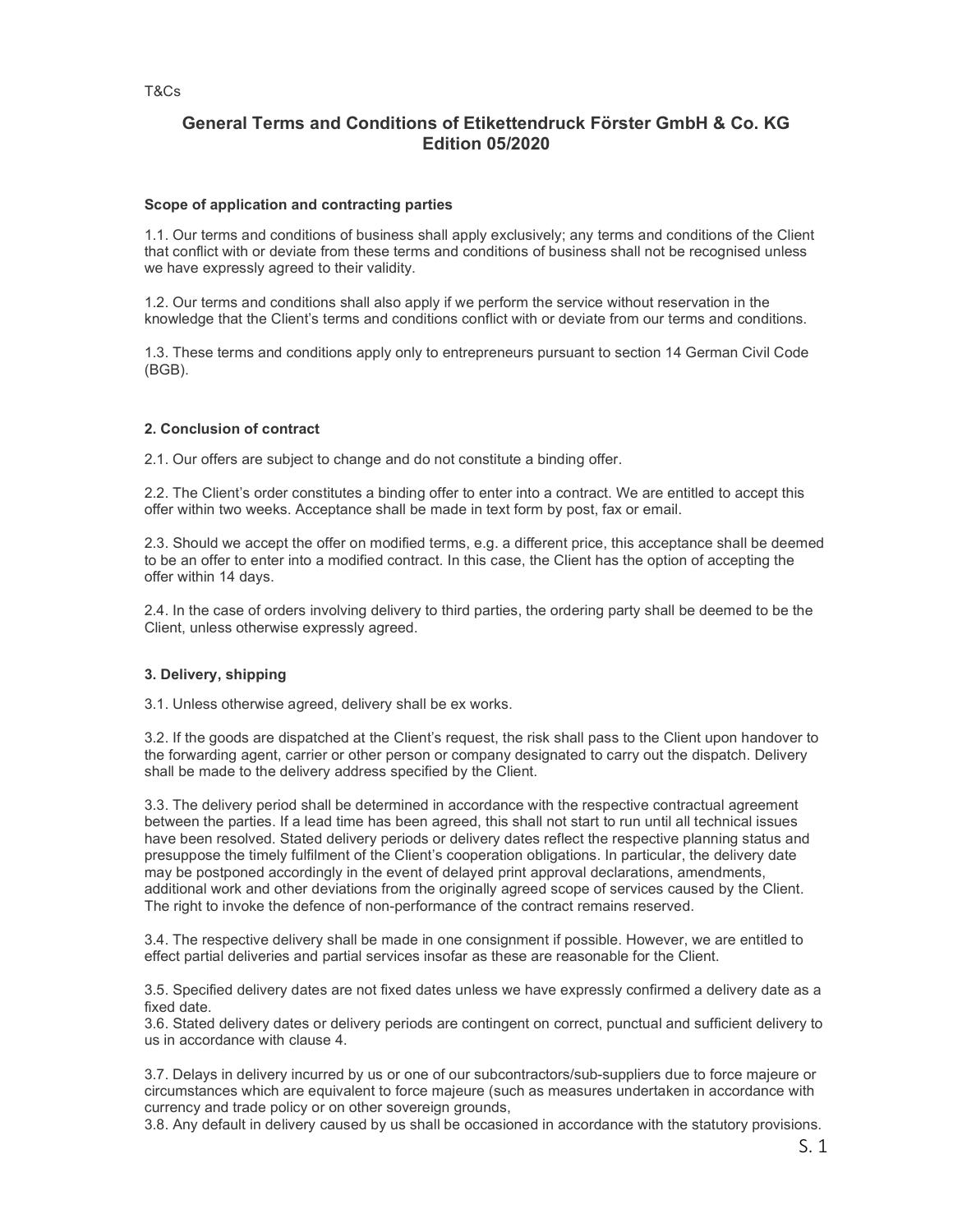However, a reminder by the Client is required in any case. If we are in default of delivery, the Client may demand liquidated damages for the loss caused by the default. The liquidated damages shall amount to 3% of the net price (delivery value) for each completed calendar week of the default, albeit not more in total than 15% of the delivery value of the goods delivered late. We reserve the right to provide evidence that the Client has not suffered any loss or that the loss is considerably lower than the aforementioned liquidated damages.

3.9. The Client may only exercise rights under section 323 BGB if we are responsible for the delay. This regulation shall not entail any change in the burden of proof.

3.10. This is without prejudice to the rights of the Client pursuant to para. 11 and our statutory rights in particular in the event of an exclusion of the obligation to perform (e.g. due to impossibility or unreasonableness of performance and/or subsequent performance).

3.11. We take back packaging within the scope of the obligations incumbent upon us under the German Packaging Ordinance (Verpackungsverordnung). The Client may return packaging to us at our premises during normal business hours after prior notification in good time, unless another acceptance/collection point has been specified to it. The packaging can also be returned to us at the time of delivery, unless the Client has been informed of another acceptance/collection point. Packaging shall only be taken back immediately after delivery of the goods, and in the case of subsequent deliveries only after prior notification and provision in good time. The Client shall bear the costs of transporting the used packaging. If a designated acceptance/collection point is further away than our premises, the Client shall only bear the transport costs that would be incurred for a distance to our premises. The returned packaging must be clean, free of foreign matter and sorted by different packaging types. Otherwise, we shall be entitled to demand the additional costs incurred in the disposal from the Client.

#### 4. Unavailability of the service

4.1. Every offer is contingent on correct, timely and sufficient delivery to us.

4.2. If the products required for the execution of the order are not available because we are not supplied by our supplier through no fault of our own and this was not foreseeable at the time of the conclusion of the contract, we have the right to withdraw from the contract. In this case we will immediately inform the Client that delivery is not possible.

4.3. Liability for damages due to non-fulfilment is excluded to the extent that we have acted neither grossly negligently nor intentionally with regard to the lack of availability. This is without prejudice to any liability for pre-contractual fault (culpa in contrahendo).

# 5. Obligation of the Client to cooperate

5.1. The Client must provide us in good time with the documents, data, standards, specifications and drawings with the latest revision status as well as any order and delivery specifications required for our performance.

5.2. The reaction of the adhesive coating on various substrates (lacquers, sensitive materials, zinc, ABS, AL, PA, EP etc.) is not predictable in every case. All data, technical information and recommendations concerning the materials are based on reproducible tests which the producer considers reliable, but which do not constitute a guarantee. We therefore recommend that the Client test the compatibility of rubberised, self-adhesive products with the substrate materials intended for application to see if it is suitable for their purposes. In the case of rubberised, self-adhesive and non-adhesive products, the Client shall be responsible for checking and observing the compatibility with the substrate materials intended for application.

5.3. Furthermore, any storage/processing/ and shelf-life specifications must be observed by the Client. For example, label material should not be exposed to sunlight and should not be stored near a heat source. The label material should be stored in a dry place, ideally at a storage temperature of approx. 22°C and approx. 50% relative humidity.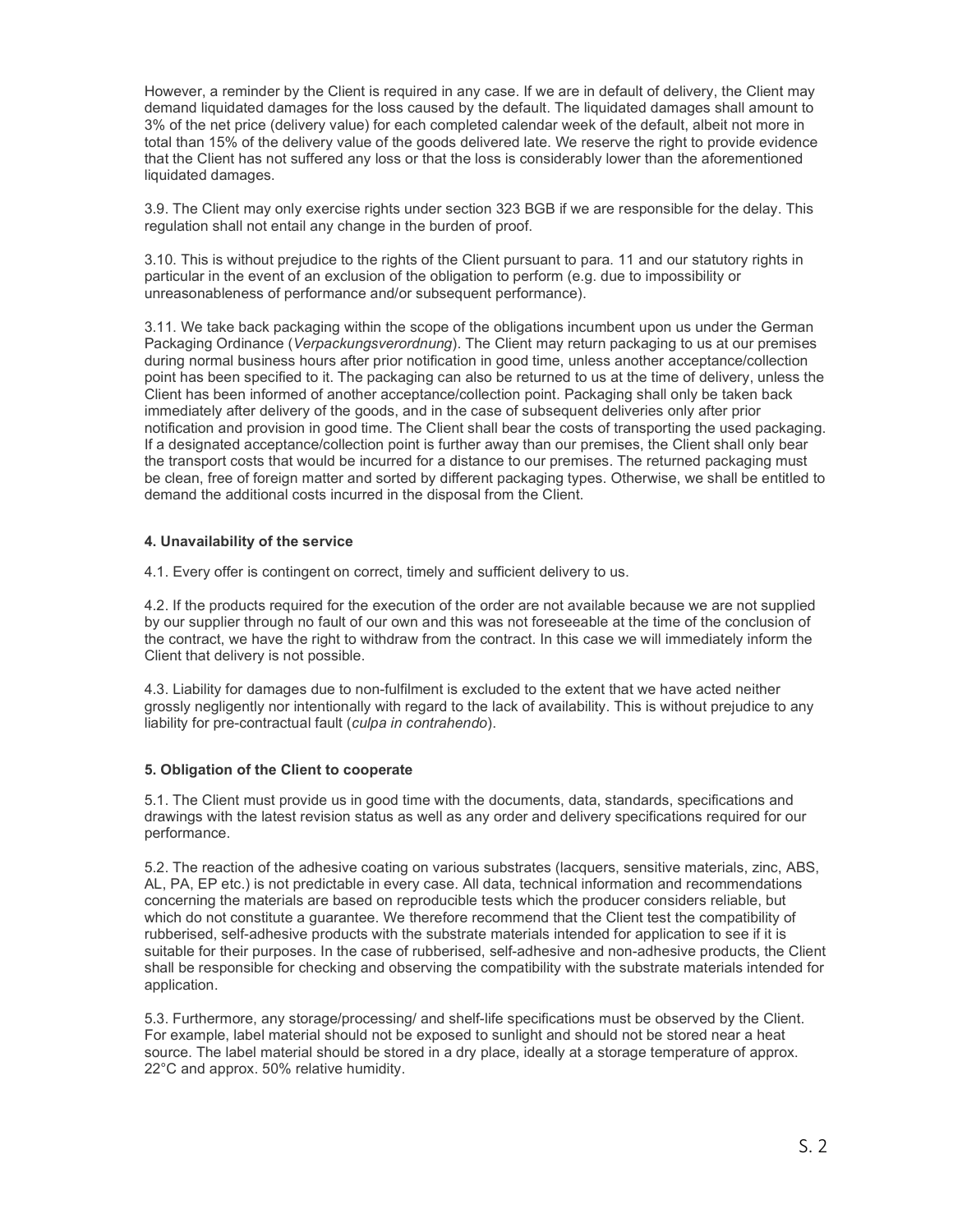### 6. Prices, shipping costs

6.1. All prices quoted are net of statutory value added tax.

6.2. Unless otherwise agreed, our prices are EXW (Incoterms 2010). Costs for packaging, freight, postage, insurance and other shipping costs shall be borne additionally by the Client. In the case of deliveries to countries outside the EU, customs duties may also be incurred, which shall also be borne by the Client.

6.3. The level of the costs pursuant to clause 6.2 may be determined from the respective contractual agreement. If nothing has been agreed, the Client shall reimburse the costs actually incurred on production of appropriate evidence.

6.4. The deduction of a cash discount requires express agreement. If rebates, discounts or reductions are granted to the Client, these do not relate to costs for packaging, freight, postage, insurance and other shipping costs or customs duties.

6.5. Subsequent changes to the subject matter of the contract at the instigation of the Client, including the machine downtime caused thereby, shall be charged to the Client. Subsequent changes shall also include repetitions of print proofs requested by the Client due to minor deviations from the original.

6.6. Sketches, drafts, sample typesetting, typesetting work, galley proofs, print proofs, digital proofs, alteration or processing of supplied/transferred data and similar preliminary work initiated by the Client shall be charged separately. The same applies to data transmissions (e.g. via ISDN).

## 7. Payment, invoice, due date and default

7.1. Unless otherwise agreed, payment is due within 30 days of the date of invoice and delivery or acceptance of the goods. Any agreed advance payments shall become due upon conclusion of the contract and receipt of the invoice.

7.2. Upon expiry of the aforementioned payment deadlines, the Client shall be in default. During the period of default, the Client shall pay interest on the amount in default at the statutory default interest rate as applicable from time to time. We reserve the right to assert claims for further loss caused by the default. With respect to merchants, this is without prejudice to our claim to the commercial interest on arrears (section 353 German Commercial Code (HGB)).

7.3. We are not obliged to accept bills of exchange. Bills of exchange shall only be accepted by special agreement and on account of payment without granting a discount. Interest and expenses shall be borne by the Client. They are payable by the Client without undue delay. We shall not be liable for the timely presentation, protest, notification and return of the bill of exchange in the event of non-redemption, unless we or our vicarious agents are at fault for intent or gross negligence.

7.4. We are entitled to demand reasonable advance payments, in particular for materials or tools required for the execution of the order.

7.5. Any discount agreement does not apply to costs for freight, postage, insurance or other shipping costs and customs duties. The invoice shall be issued on the date of delivery, partial delivery or notification of readiness for delivery.

7.6. We are entitled to send invoices exclusively by electronic means, provided that they comply with the requirements of value added tax law.

7.7. If the Client does not accept the duly delivered goods, it shall in particular be liable for the additional expenses incurred in the event of default of acceptance. We shall no longer be liable for ordinary negligence from the time of default of acceptance. If the Client unjustifiably, seriously and finally refuses acceptance, we may withdraw from the contract and in particular claim the loss of business profit as damages.

7.8. If it becomes apparent after conclusion of the contract that the fulfilment of the payment claim is jeopardised by the Client's lack of ability to pay (e.g. by an application for the initiation of insolvency proceedings), we may demand advance payment from the Client, retain goods that have not yet been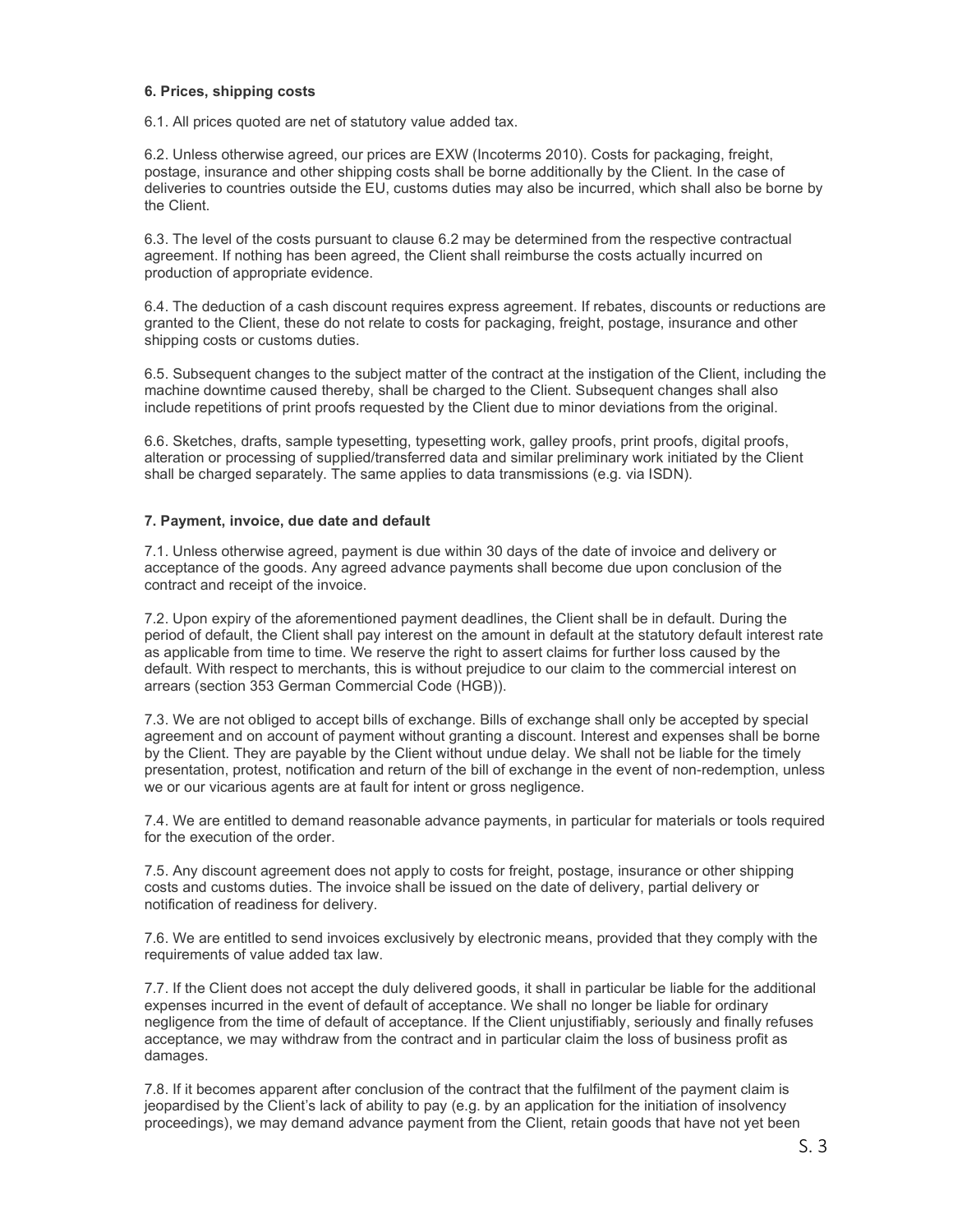delivered and suspend further work. We shall also be entitled to assert these rights if the Client is in default of payment for deliveries based on the same legal relationship. This is without prejudice to section 321 para. 2 BGB.

## 8. Assignment and right of retention

8.1. The assignment of a claim by the Client against us shall only be legally effective with our consent or approval; this is without prejudice to section 354a HGB.

8.2. The Client is authorised to exercise a right of retention insofar as its counterclaim is based on the same contractual relationship.

8.3. We shall be entitled to a right of retention in accordance with section 369 German Commercial Code (HGB) in respect of the printing and stamping templates, manuscripts, raw materials, data and other items supplied by the Client until all due claims arising from the business relationship have been met in full.

## 9. Retention of title

9.1. We shall retain title to the delivered goods (reserved goods) until full payment is made in respect of all claims accruing to us against the Client existing on the invoice date. In the event of any conduct in breach of contract on the part of the Client, in particular default in payment, we shall be entitled to withdraw from the contract in accordance with the statutory provisions or/and to demand the return of the goods on the basis of the retention of title. The demand for return shall not simultaneously include a declaration of withdrawal; instead, we are entitled to demand only the return of the goods and to reserve the right of withdrawal. If the Client does not pay the price due, we may only assert these rights if we have previously set the Client a reasonable deadline for payment without success or if such a deadline may be waived in accordance with the statutory provisions.

9.2. The Client is obliged to treat the goods subject to retention of title with care; in particular, it is obliged to sufficiently insure them at its own expense against fire, water and theft damage at replacement value. Insofar as maintenance and inspection work is required, the Client must carry this out in good time at its own expense.

9.3. The goods subject to retention of title may neither be pledged to third parties nor assigned as security before full payment of the secured claims. The Client must inform us immediately in writing if an application is made to initiate insolvency proceedings or if third parties have access (e.g. via seizures) to the reserved goods subject to retention of title.

9.4. The Client is only entitled to resell the reserved goods in the ordinary course of business. Resale is not permitted insofar as there is a prohibition of assignment between the Client and its customer and section 354a HGB does not apply. The Client hereby assigns its claims from the resale to us. We hereby accept the assignment. In the event of default at the latest, the Client is obliged to inform us of the debtor of the assigned claim. If the value of the securities accruing to us exceeds its claim by more than 10% in total, we are obliged to release securities of our choice at the request of the Client or a third party affected by our excess security.

9.5. Where goods subject to retention of title are processed or treated, we shall be deemed to be the manufacturer pursuant to section 950 BGB and shall retain title to the products at all times during processing. If third parties are involved in the treatment or processing, we are limited to a co-ownership share in the amount of the invoice value of the reserved goods. The property thus acquired shall be deemed to be property subject to a reservation of title.

#### 10. Obligation to give notice of defects, acceptance, warranty

10.1. Claims for defects on the part of the Client presuppose that the Client has properly fulfilled its due obligations to inspect and give notice of defects.

10.2. The Client is obliged to inspect goods delivered by us for obvious defects. Notices of defects due to obvious defects must be provided to us in writing within one week of handover of the goods to the Client. Latent defects that cannot be detected even after immediate careful examination shall be notified to us in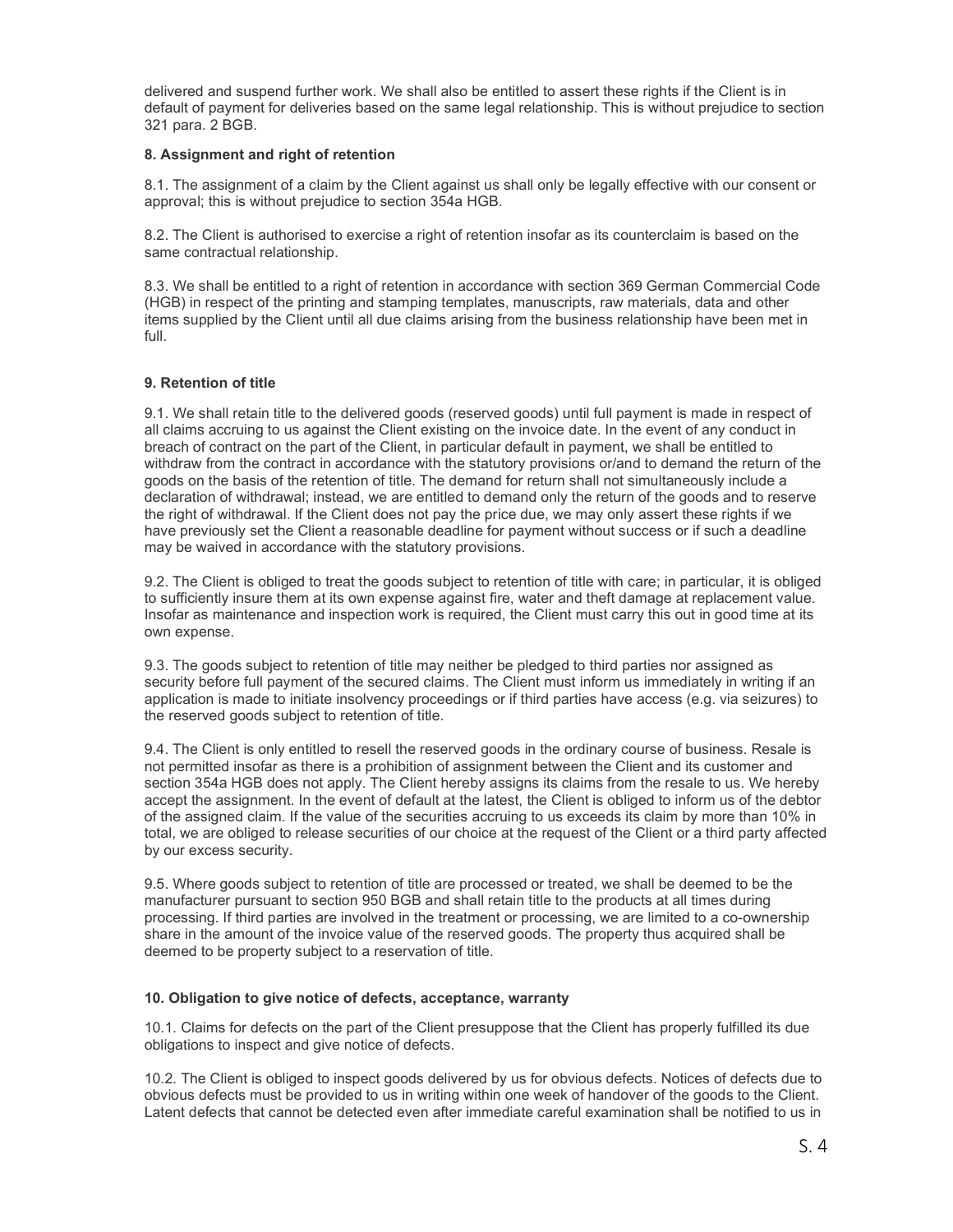writing immediately after discovery, and no later than within one week of discovery. The timely dispatch of the complaint shall be sufficient to meet the deadline.

10.3. After expiry of the time limits pursuant to para. 10.1, the assertion of warranty claims shall be excluded.

10.4. The Client must declare acceptance within one week of handover of the goods or inform us of circumstances that prevent acceptance. Acceptance cannot be refused due to insignificant defects.

10.5. In the event of a defect, the warranty is initially limited to subsequent performance by us. We are entitled to choose between rectification of defects and/or substitute delivery. If we do not fulfil this obligation within a reasonable period of time or if the rectification of defects fails despite repeated attempts, the Client is entitled either to reduce the price or withdraw from the contract. In the case of a minor defect, however, there is no right of withdrawal.

10.6. We are entitled to make the due subsequent performance contingent on the Client paying the price owed. However, the Client shall be entitled to retain a part of the price that is reasonable in relation to the defect.

10.7. We shall pay for or reimburse the expenses required for the purpose of inspection and subsequent performance, in particular transport, travel, labour and material costs, in accordance with the statutory regulations if a defect is actually present. Otherwise, we may demand reimbursement from the Client of the costs incurred as a result of the unjustified request to remedy the defect (in particular inspection and transport costs), unless the lack of defectiveness was not apparent to the Client.

10.8. Defects concerning part of the delivered goods do not entitle the customer to complain about the entire delivery, unless the partial delivery is of no interest to the customer.

10.9. In the case of colour reproductions in all production processes, minor deviations from colourcompliant originals (e.g. digital proofs, press proofs) do not constitute a defect. If no colour-compliant artwork is available because the Client has neither supplied nor commissioned it, the colour values in accordance with common standards of the printing industry shall be used. Furthermore, liability for defects that do not or only insignificantly impair the value or usability is excluded.

10.10. We shall only be liable for deviations in the quality of the material used up to the amount of the respective order value.

10.11. Warranty claims shall become statute-barred within one year of delivery of the goods, unless we have acted fraudulently. This is without prejudice to the limitation periods in the case of sections 478, 479 BGB.

## 11. Limitation of liability

11.1. We are liable without limitation for intent and gross negligence. In the case of non-intentional acts, liability shall be limited to the damage typically foreseeable at the time of conclusion of the contract. In the event of slight negligence, we shall only be liable in the event of a breach of material contractual obligations and limited to the damage typically foreseeable at the time of conclusion of the contract. This limitation does not apply in the event of injury to life, limb or health.

11.2. This is without prejudice to any liability due to pre-contractual negligence or pursuant to the German Product Liability Act (Produkthaftungsgesetz).

11.3. Also unaffected by this limitation of liability – irrespective of any fault on our part – is any liability in the event of fraudulent concealment of a defect or arising from the assumption of a guarantee or assurance. If guarantees are given by another manufacturer (manufacturer's guarantee), this does not constitute a guarantee by us.

11.4. We are also responsible for the impossibility of performance occurring by chance during the period of default, unless the damage would also have occurred if the performance had been rendered on time. 11.5. Insofar as liability for damages against us is excluded or limited, this shall also apply with regard to the personal liability for damages of our employees, representatives and vicarious agents.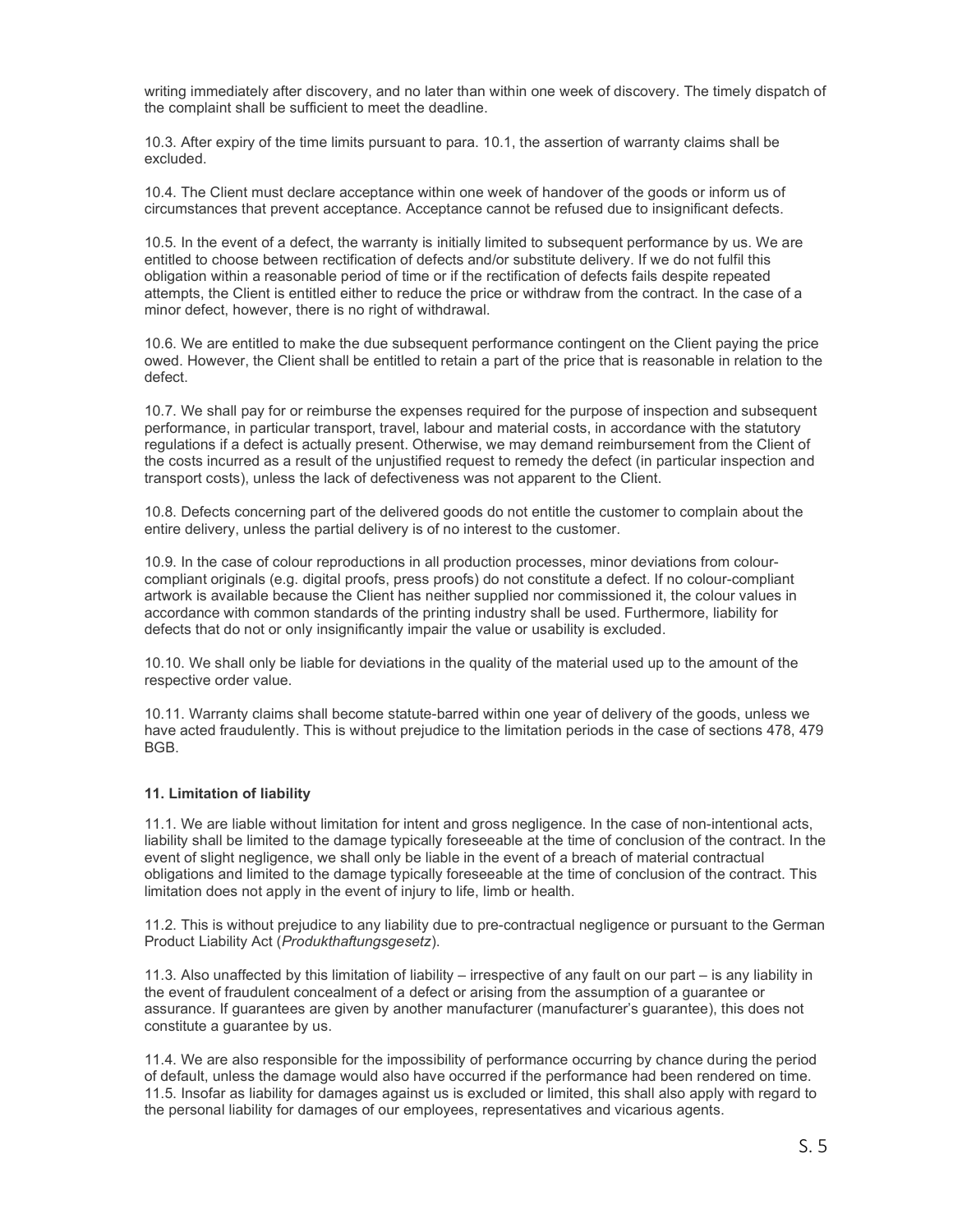11.6. We assume no liability with the exception of the aforementioned cases.

## 12. Industrial property rights/copyrights

12.1. The Client warrants that the data and documents provided to us as well as the products to be manufactured on behalf of the Client in accordance with the Client's specifications do not violate applicable laws and that no rights (in particular copyrights, trademark rights and other intellectual property rights) of third parties are opposed or infringed.

12.2. The Client grants us the requisite rights to the data and documents transmitted by it that are necessary for the fulfilment of the contract.

12.3. The Client shall indemnify us on first demand against any claims by third parties based on a breach of its obligations under clause 12.1 and clause 12.2. This also includes the costs of legal defence.

12.4. We reserve the intellectual property rights and copyrights to illustrations, drawings, calculations and other documents prepared by us or on our behalf.

#### 13. Commercial practice, excess or short deliveries

13.1. In commercial transactions, the trade customs of the printing industry apply (e.g. no obligation to surrender tools or intermediate products such as cutting and embossing dies, data, lithos or printing plates created for the production of the final product owed), unless an order to the contrary has been placed.

13.2. We are entitled to make excess or short deliveries of up to 10% of the ordered print run. For deliveries from paper custom-made products under 1,000 kg, the percentage increases to 20%, and under 2,000 kg to 15 %. The quantity actually delivered is charged.

#### 14. Data delivery, proof, release

14.1. The Client shall ensure that the print data supplied by him or by third parties on his behalf comply with the technical requirements for data supply specified by us and are free of defects. The Client is responsible for the data supplied being complete and free from defects.

14.2. There is no obligation on our part to check data or documents supplied by the Client or by third parties on its behalf. This does not apply to data that is obviously unprocessable or unreadable. We are therefore not responsible in particular for typesetting, spelling and formatting errors, or for any deviations in colour, contrast, saturation, insofar as these are attributable to the data supplied by the Client or a third party on its behalf.

14.3. The contract shall be executed on the basis of the data supplied by the Client or third parties on its behalf, available print proofs, digital proofs or declarations of readiness for printing/approval by the Client. Colour proofs, print proofs and similar documents supplied by the Client must comply with the applicable FOGRA guidelines. Unless otherwise agreed or if no colour-compliant artwork is available, the printing will be carried out in accordance with common standards of the printing industry.

14.4. The Client may receive print proofs, colour proofs, digital proofs, press proofs or other documents suitable for correction and approval (hereinafter together referred to collectively as "Correction Documents") in advance for separate remuneration.

14.5. The Correction Documents shall be checked conscientiously and without undue delay by the Client for possible errors and, insofar as there are no defects, subsequently released. If there are any defects, the Client must notify us of them without undue delay and remedy any defects based on its data accordingly and provide us with the defect-free data.

14.6. Upon approval of the Correction Documents or the declaration of readiness for printing/ready for production, the risk of any errors shall pass to the Client, unless these errors are based exclusively on causes that only arose after release and for which we are responsible.